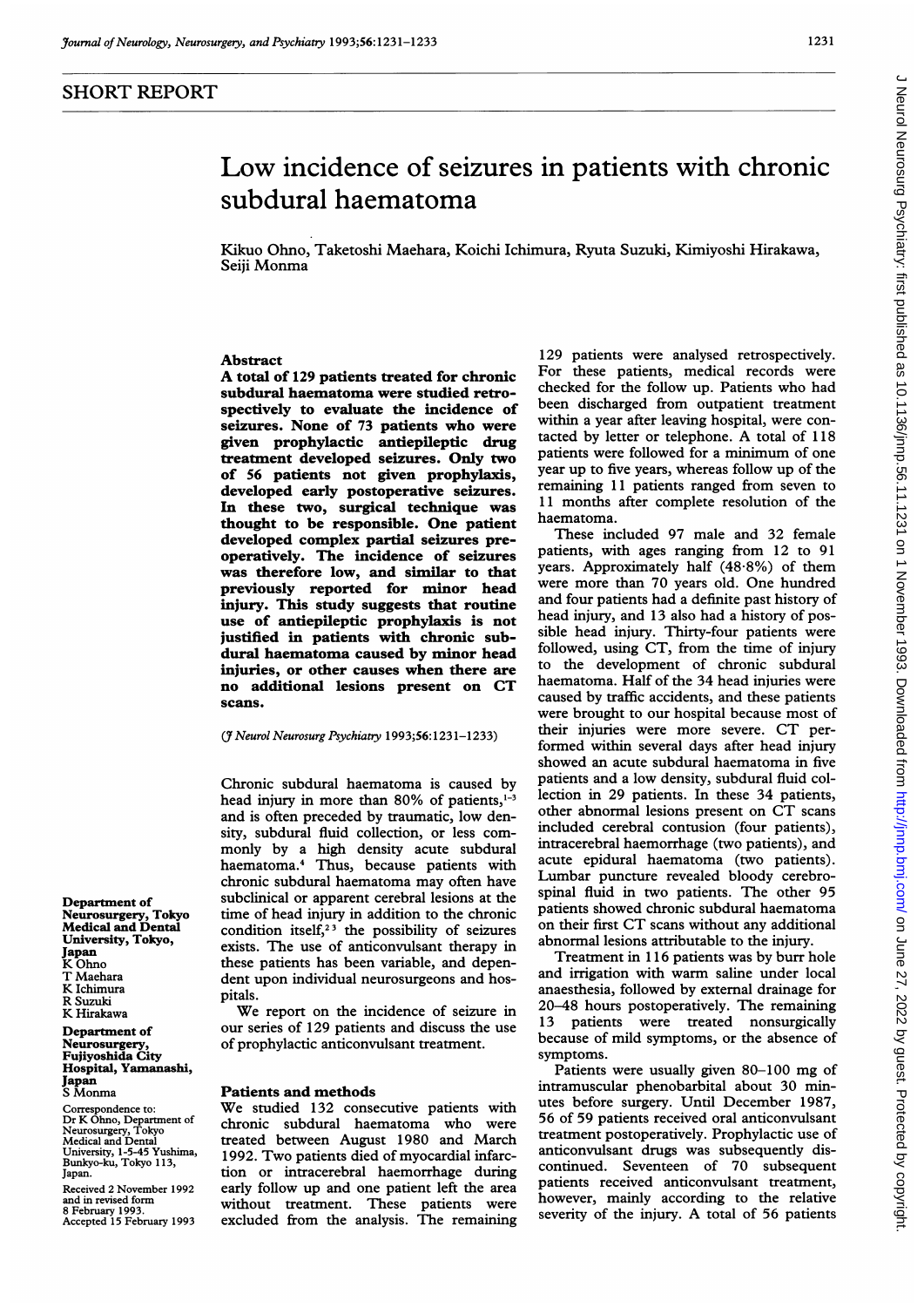did not receive oral anticonvulsant medication throughout the whole period of treatment, whereas 49 patients were treated postoperatively or from the time of diagnosis. These 49 patients received anticonvulsant medication for 4-12 months after surgery or after the disappearance of the haematoma space. Twenty-four of the 34 patients who had CT after the injury were given anticonvulsant treatment soon after their injuries, because they were found to have intracranial pathological lesions caused by the injury. Approximately 2 mg/kg phenobarbital was given in 88% of the 73 patients, and the dose was decreased according to age in the elderly.

#### **Results**

Four patients suffered seizures in the present study, none of whom had received anticonvulsant drugs. One of these four patients developed frequent episodes of facial twitching 15 months after surgery, evidently caused by intracerebral haemorrhage due to aplastic anaemia. Three  $(2.3\%)$  of 129 patients developed seizures associated with chronic subdural haematoma, irrespective of the use of anticonvulsant medication.

Only one patient presented with several episodes of complex partial seizures before surgery, but these symptoms were not seen after evacuation of the haematoma. The incidence of seizures in 105 patients who were not given anticonvulsant prophylaxis before treating the haematoma was  $1.0\%$ . Two other patients developed focal seizures during the early postoperative period. These seizures occurred on the side contralateral to the haematoma soon after removal of the catheter used for external drainage. CT scans in these two patients showed no lesion that might have been responsible. In contrast to the other patients, thicker catheters were used. These transient seizures were therefore thought to be associated with the use of this type of catheter, although the mechanisms for the development of seizures remain unclear. In the two cases, no further seizures were

Table Summary of the incidence of seizures in chronic subdural haematoma in previously reported series

| <b>Series</b>                                                             | No. of patients with seizures/<br>total cases treated (%) |                               |                 |                           |
|---------------------------------------------------------------------------|-----------------------------------------------------------|-------------------------------|-----------------|---------------------------|
|                                                                           | Preoperative                                              | Postoperative                 | Total           | Operative procedure       |
| McKissock et al (1960) <sup>5</sup><br>Hirakawa et al (1972) <sup>1</sup> | 1/309(0.3)                                                |                               | 20/216(9.3)     | Miscellaneous             |
|                                                                           |                                                           | 7/133(5.3%)<br>32/137 (23.4%) |                 | Burr hole<br>Capsulectomy |
| Luxon & Harrison (1979) <sup>7</sup>                                      |                                                           |                               | 33/194(17.0)    |                           |
| Robinson (1984) <sup>9</sup>                                              |                                                           | 3/133(2.3%)                   |                 | Burr hole                 |
| Grisoli et al (1988) <sup>8</sup>                                         |                                                           | $1/100(1.0\%)$                |                 | Trephine                  |
| Kotwica and                                                               | 9/130(6.9)                                                |                               |                 |                           |
| Brzezinski (1991) <sup>6</sup>                                            |                                                           | $7/130(5.4\%)$                | $16/130(12-3)$  | Burr hole                 |
| Present authors (1992)                                                    | $1/105$ $(1.0)$ *                                         |                               |                 |                           |
|                                                                           |                                                           | $2/53(3.8\%)+$                |                 | Burr hole                 |
|                                                                           |                                                           | $0/63$ (0.0%) $\pm$           |                 | Burr hole                 |
|                                                                           |                                                           |                               | $3/129$ $(2.3)$ |                           |

\*Preoperative incidence of seizures in patients without prophylactic medication before treatment of the haematoma. Postoperative incidence of seizures in patients without prophylactic medication.

‡Postoperative incidence of seizures in patients with prophylactic medication.<br>§Thirteen patients who did not undergo surgery are included.

noted during follow up. The incidence of postoperative seizures was therefore 1-7% as <sup>a</sup> whole, and 3-8% of 53 patients not given postoperative anticonvulsant prophylaxis.

## Discussion

The overall incidence of seizures in patients with chronic subdural haematoma has been previously reported to vary from 9.3% to 17.0% (table).<sup>5-7</sup> This is considerably higher than the numbers we have observed in daily clinical practice. In addition, the reported incidence of postoperative seizures varies widely from 1-0% to 23.4%.'5 <sup>689</sup> The reasons why some studies report such high incidences, and the numbers vary so widely, are not clear. One possible explanation may be the use of different operative procedures. Hirakawa et  $al^1$  studied 309 patients with chronic subdural haematoma, and found that postoperative seizures were seen in 5-3% of patients treated with burr hole and irrigation, whereas 23-4% of patients treated with craniotomy and capsulectomy had seizures. Their study also showed that the second procedure resulted in more postoperative complications than the first. The reported seizure incidence was also lower in other studies where patients were treated by burr hole and irrigation, or trephine craniotomy,6 <sup>89</sup> and these numbers are quite similar to ours, for patients in whom there was no prophylactic anticonvulsant treatment. Operative procedures were miscellaneous in the study of McKissock et al<sup>5</sup> and were not known in the study of Luxon and Harrison.<sup>7</sup> In the report, 4% of patients had had epilepsy as a cause of head injury, and loss of consciousness was included as <sup>a</sup> symptom of epilepsy. Thus, postoperative seizures may not always reflect seizures due to chronic subdural haematoma itself. In either case, the risk of seizures after burr hole removal of haematoma is usually less than 5%.

The incidence of preoperative seizures in the study of Kotwica and Brzezinski<sup>6</sup> was much higher (6.9%), compared with  $0.3\%$  in the previous study of Hirakawa et  $al<sup>1</sup>$  and 1% in our study. Another possible reason for the variation between these reports is that there may be differences in the distribution of head injury severity. A multicentre cooperative study by the Japan Follow up Group of Posttraumatic Epilepsy'0 has shown that the risk of post-traumatic epilepsy is related to the severity of cerebral injuries, and is much higher in patients with intracerebral haemorrhage than with subdural haematoma. D'Alessandro et  $al<sup>11</sup>$  reported that only an intracerebral haemorrhage and intracerebral plus satellite extracerebral haematoma proved to be significantly associated with post-traumatic epilepsy. The incidence of cerebral contusion or intracerebral haemorrhage with chronic subdural haematoma would therefore have an effect on the frequency of seizures in these patients.

The risk of early seizures after only minor, closed head injury in adults has been reported to be  $0.4\%$  to  $2.4\%$ .<sup>12-14</sup> Most of the 56